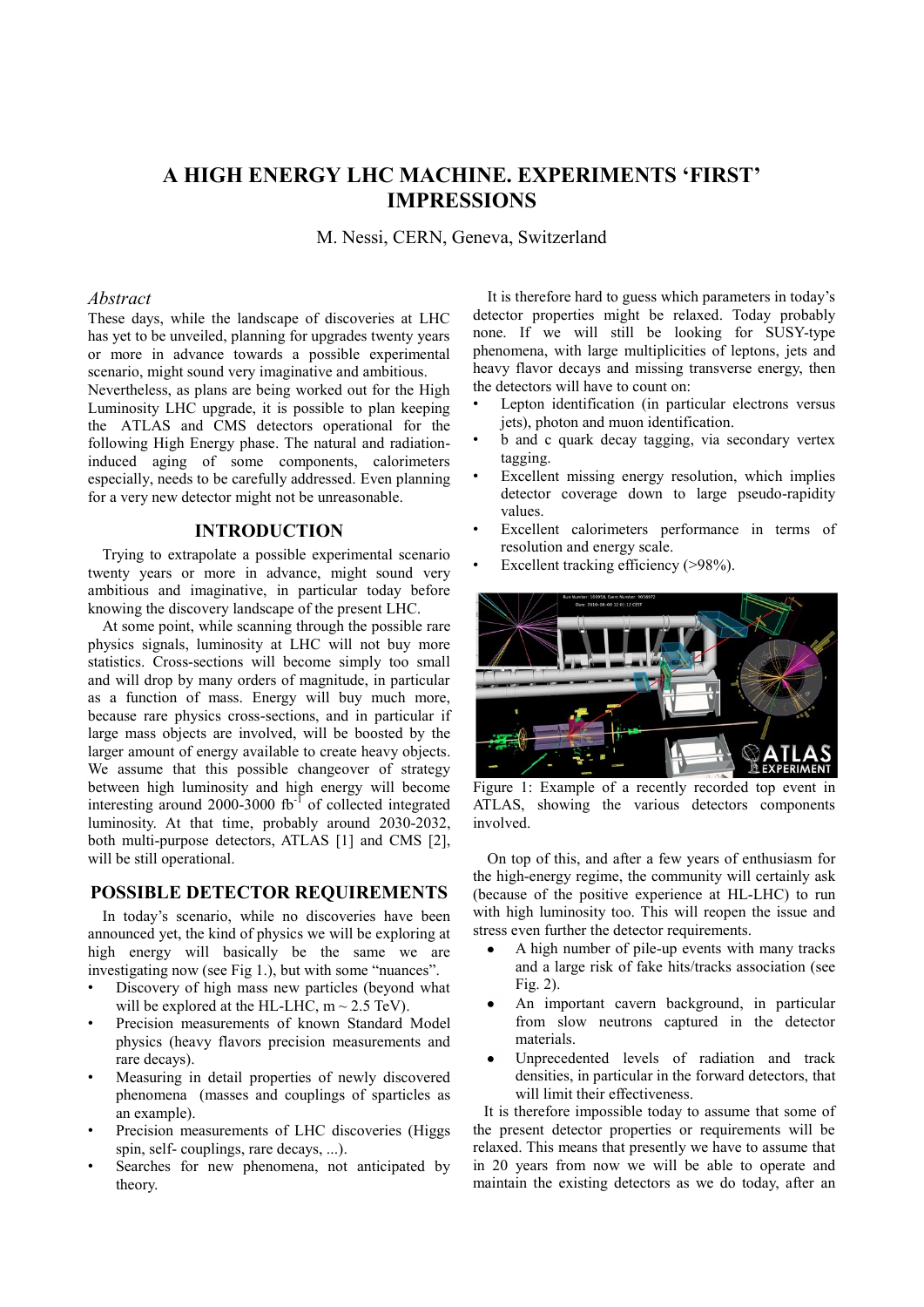important upgrade of the innermost components which we are planning for the HL-LHC.



Figure 2: High tracks density in the vertex detector with just 50 pile-up events associated.

## **DETECTORS CONCERNS**

After the HL-LHC experience, the detectors will be old in their structure and constituent materials. From the time of construction (1996-2008) about 30 years will have elapsed. Some more critical parts like rubber components, O-rings, PCBs, cables and connectors, optical fibers, cryo- and vacuum infrastructure will need a careful analysis and probably will need to be replaced.

A large part of the electronics (front-end and back-end) will be obsolete and no longer possible to keep operational. The procurement of electronics spare components will be an issue.

 Some components will have been heavily irradiated. The innermost parts will be already classified as potential nuclear waste. Access will be very limited in the regions around the beam pipes ( $\sim$  2 m radius) and near to the TAS. The main issue will be the irradiation of services and electronics. In the region around the beam pipe we will probably be at the level of a few mSv/h. Today, running at a peak luminosity of 3 to  $5 \times 10^{31}$  cm<sup>-2</sup> s<sup>-1</sup>, we observe online an activation level around the ATLAS beam pipe well in line with the calculations obtained by simulation.

 Activation and radioactive contamination, and Radio Protection (RP) issues in general will become fundamental from 2016 on, and on the very long term they will represent a real problem. We have in any case to change our culture and be more proactive in this domain.

## *Inner Detectors*

For the HL-LHC both collaborations will have constructed a new inner detector with very high granularity and with radiation-harder sensors and frontend electronics (~2020). R&D on a new generation of Silicon- or Diamond-based sensors has already started. For example, 3D Silicon strip detectors represent a very promising technology if the industrialization process will be effective (see Fig. 3).

Having in mind to use the same layout for the HE phase, one has now to introduce in today's upgrade requirements the possibility to upgrade and exchange inner detector (ID) components continuously as a function of time. This is particularly true and valid for the innermost layers (b-layer and pixel detector in general). We have also to add to our 2020 specifications a radiation resistance up to  $~\sim 6000$  fb<sup>-1</sup>. The alternative is to assume a new upgrade of the entire inner detectors in the early thirties, as we will have done for the HL-LHC.



Figure 3: principle of function of planar versus 3D Silicon strip detectors. In the 3D case, the drift time, as well as the active edge dimension, are reduced considerably.

## *Calorimeters*

Calorimeters using scintillating dopants risk being completely irradiated and therefore will have changed their transparency property regarding optimum light collection. No idea about what to do in such a case. Especially in the ATLAS case, it is practically impossible to extract and replace the calorimeters without dismounting most of the detector. This might be the critical problem we will have to face. Either one accepts a reduced light collection and a bigger constant term in the energy resolution, or one needs to start replacing components. All present light detectors (photomultipliers or diodes) will have reached the end of their life cycle and will need to be replaced.

- For example the ATLAS Tile calorimeter performance will need to be evaluated as a function of radiation. Its injection-molded 40 tons of scintillator might be fully aged in its properties and compromised by radiation. No way to dismount it without dismounting a major part of ATLAS. Maybe something can be done in the endcaps. If not, one has just to accept a reduced performance.
- Similar reasoning for the CMS calorimeters (crystals + hadronic scintillators). In particular in the end-cap regions, radiation will compromise the crystals light transmission, probably to a point where crystals need to be replaced. Differently from ATLAS, here the access is simpler and it might be easier to replace end-caps components (i.e. crystals)
- The ATLAS LAr calorimeter will be very radioactive and will be polluted with material, which one can consider as dust and might be a source of electrical shorts in the electrodes,